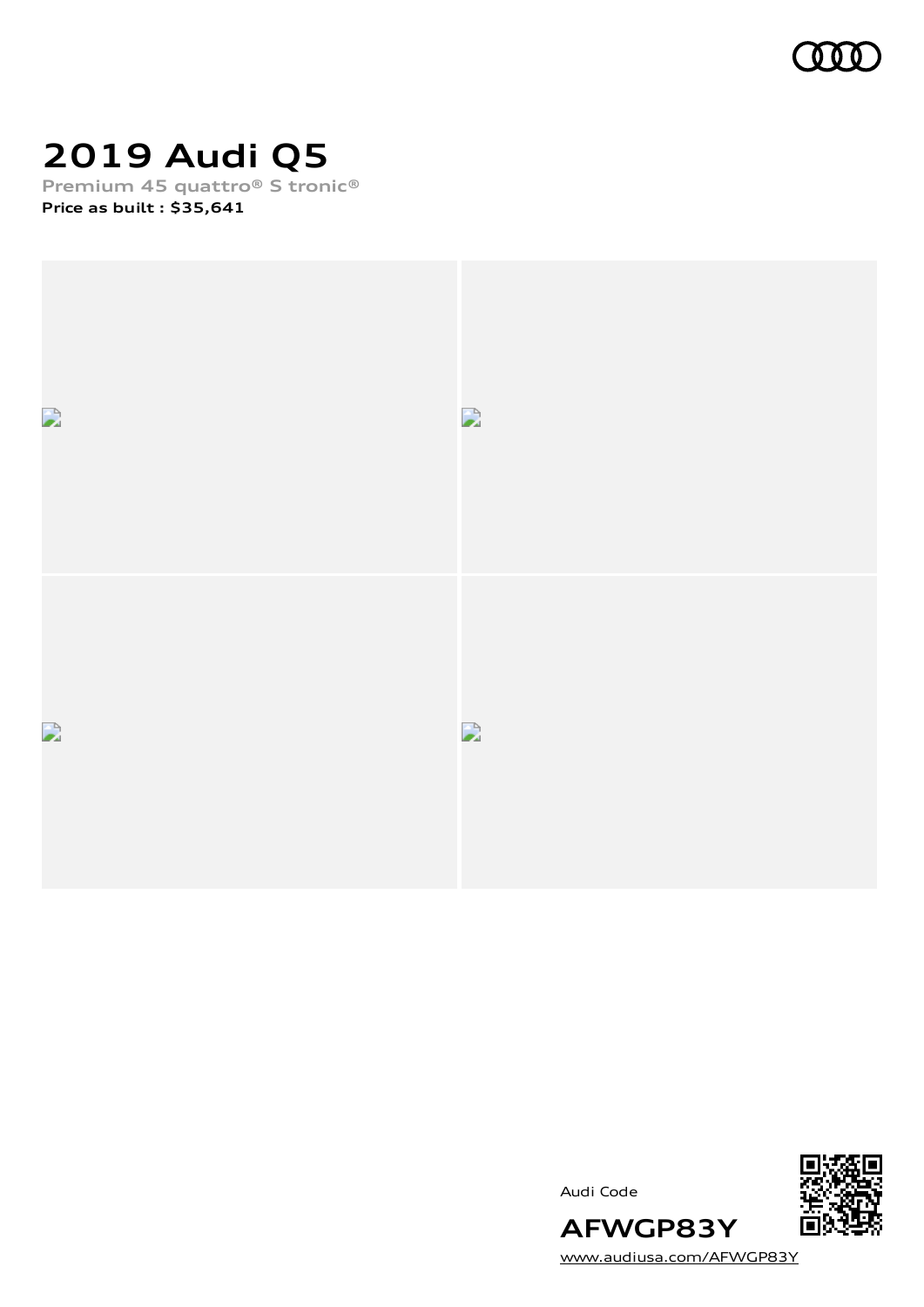# **Summary**

**Audi 2019 Audi Q5** Premium 45 quattro® S tronic®

**Price as buil[t](#page-10-0)** \$35,641

### **Exterior colour**

Brilliant Black

### $\overline{\phantom{a}}$

### **Further Information**

|                 | N٥           |
|-----------------|--------------|
| Mileage         | 23,505 miles |
| Type of vehicle | Used car     |

**Warranty**

### **Interior colour**

| Seats     | Black |
|-----------|-------|
| Dashboard | Black |
| Carpet    | Black |
| Headliner | Gray  |

#### **Audi Code** AFWGP83Y

**Your configuration on www.audiusa.com** [www.audiusa.com/AFWGP83Y](https://www.audiusa.com/AFWGP83Y)

**Commission number** ab1aa4940a0e0971237a

### **Technical Specifications**

| Engine type                  | 2.0-liter four-cylinder                       |
|------------------------------|-----------------------------------------------|
| stroke                       | Displacement/Bore and 1,984/82.5 x 92.8 cc/mm |
| Torque                       | 273 @ 1,600 - 4,500 lb-ft@rpm                 |
| Top track speed              | 130 mph mph $1$                               |
| Acceleration (0 - 60<br>mph) | 5.9 seconds seconds                           |
| Recommended fuel             | Premium                                       |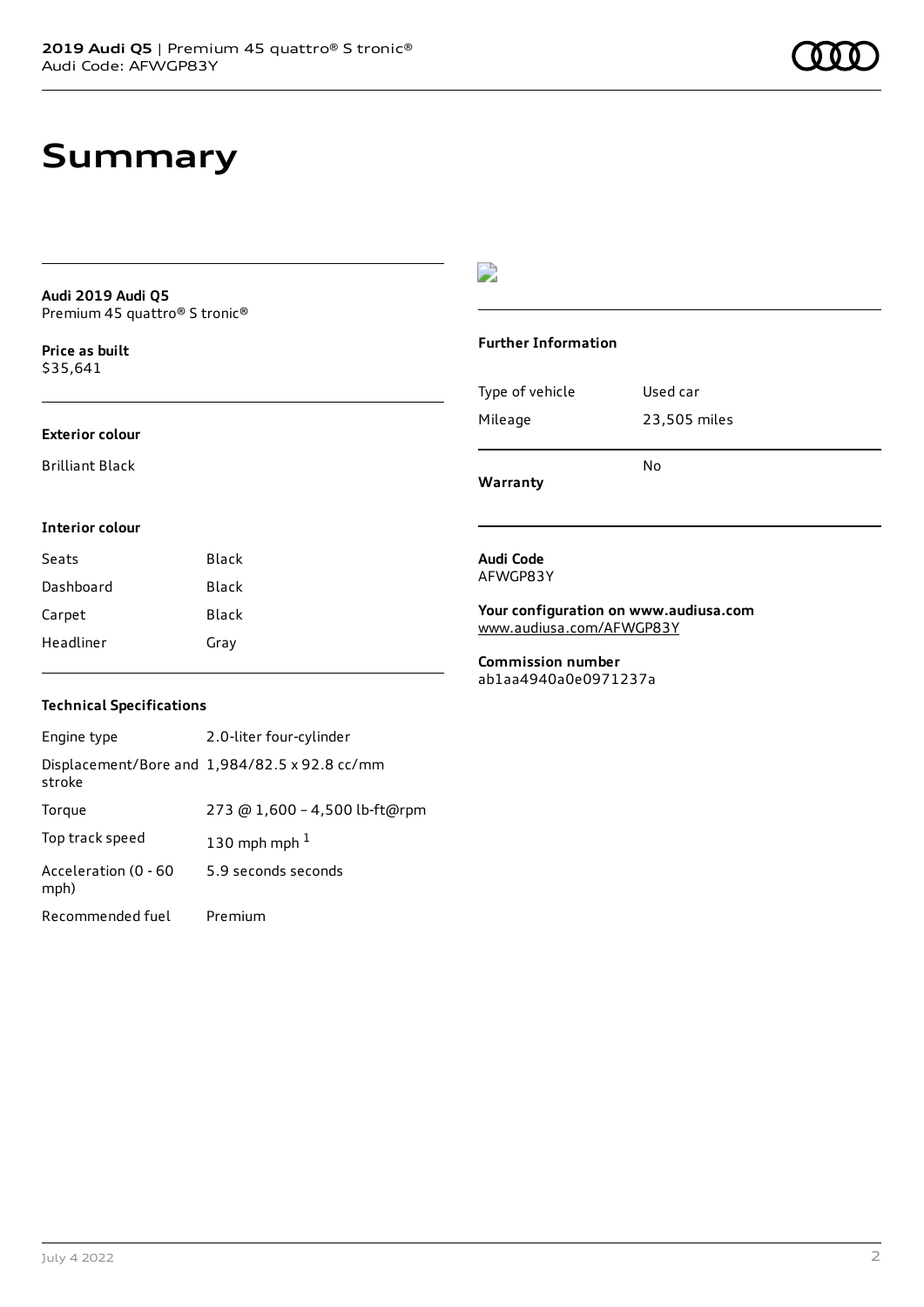# **Equipment**

Brilliant Black

Audi advanced key-keyless start, stop and entry

Power-adjustable, auto-dimming, power-folding, heated exterior side mirrors with memory

Convenience package

High-gloss Gray Oak Wood inlays

Audi pre sense® rear

Audi side assist

SiriusXM® Satellite Radio









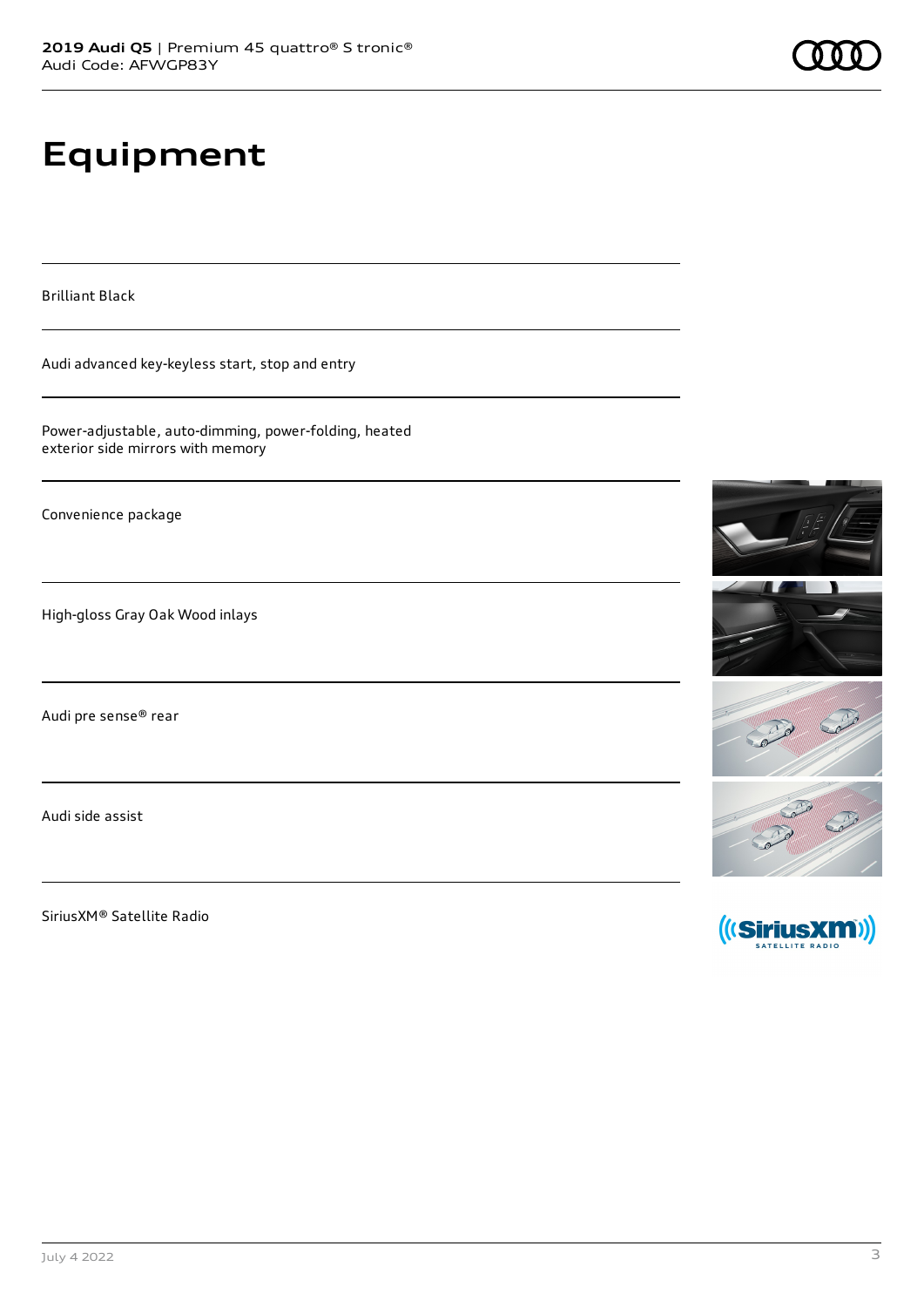**Standard features**

### **Safety and Security**

| 4UB             | Driver and front passenger airbags                               |
|-----------------|------------------------------------------------------------------|
| UH1             | Electromechanical parking brake                                  |
| 8T2             | Cruise control with coast, resume and<br>accelerate features     |
| VC <sub>2</sub> | Garage door opener (HomeLink®)                                   |
| 4H5             | Electronic child locks                                           |
| QZ7             | Electromechanical power steering                                 |
| 7K6             | Tire-pressure monitoring system                                  |
| 4X3             | Front thorax side airbags and Sideguard®<br>head curtain airbags |
| 3B7             | Lower Anchors and Tethers for Children<br>(LATCH) in rear seats  |
|                 |                                                                  |

### **Interior**

| 4M3  | Four beverage holders                                                               |
|------|-------------------------------------------------------------------------------------|
| QE1  | Storage package                                                                     |
| 7M0  | Plastic door sill inlays                                                            |
| 6N)  | Cloth headliner                                                                     |
| 9AQ  | Three-zone automatic climate control                                                |
| 417  | Auto-dimming interior rear view mirror with<br>digital compass                      |
| QQ1  | LED interior lighting package                                                       |
| 1 XW | Three-spoke multifunction steering wheel                                            |
| 7F9  | Leather-wrapped gear selector                                                       |
| 4F7  | Power tailgate                                                                      |
| 5XF  | Driver and front-passenger extendable sun<br>visors with illuminated vanity mirrors |
| 3NS  | Sliding, split folding 40/20/40 rear<br>seatbacks with adjustable recline           |

### **Interior**

| 7 H A            | Without extended leather package |
|------------------|----------------------------------|
| N <sub>1</sub> F | Leather seating surfaces         |
| 4A3              | <b>Heated front seats</b>        |

### **Exterior**

| 47B   | Aluminum trim around exterior windows                    |
|-------|----------------------------------------------------------|
| 40R   | 18" 5-double-spoke-dynamic design wheels                 |
| 1D8   | Provision for towing bracket                             |
| 151   | Car jack                                                 |
| 1 B A | Dynamic suspension system                                |
| 3S1   | Aluminum roof rails                                      |
| 511   | Adaptive rear spoiler                                    |
| 8IH   | Xenon plus headlights with LED daytime<br>running lights |
| HX2   | 18" 235/60 all-season tires                              |
| 8SP   | LED taillights with dynamic turn signals                 |
| VW1   | Rear privacy glass                                       |

### **Infotainment and Driver Assistance**

| 6K9             | Audi pre sense® basic and Audi pre sense®<br>city                                                                                             |
|-----------------|-----------------------------------------------------------------------------------------------------------------------------------------------|
| 2H1             | Audi drive select                                                                                                                             |
| IW <sub>3</sub> | Audi connect CARE assistance and security<br>services                                                                                         |
| UI <sub>2</sub> | Audi smartphone interface including Apple<br>CarPlay <sup>™</sup> and Google <sup>™</sup> Android Auto <sup>™</sup> for<br>compatible devices |
| KA2             | Rear view camera                                                                                                                              |

### **(1/2)**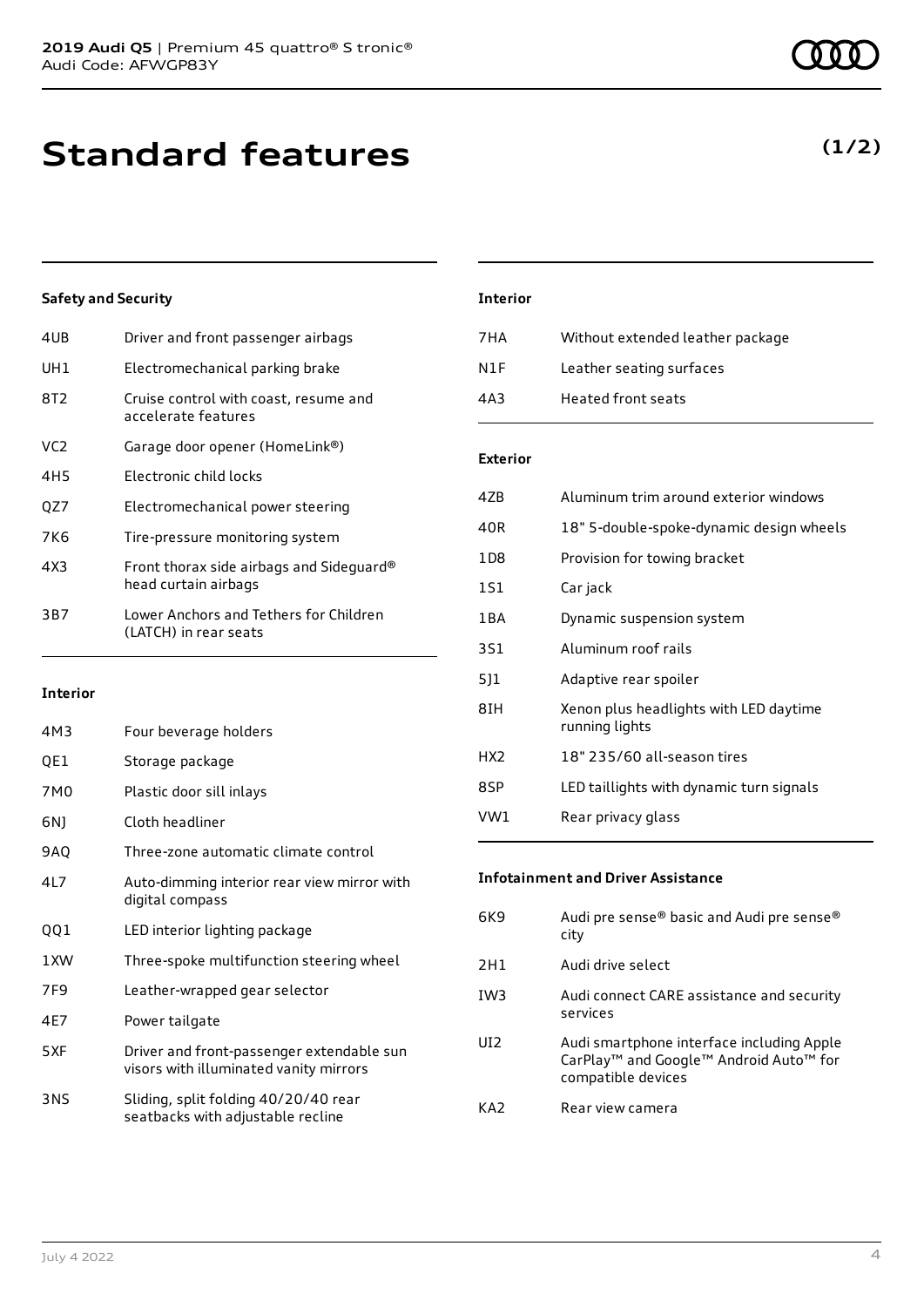# **Standard features**

### **Infotainment and Driver Assistance**

| 9VD | Audi sound system                                                                |
|-----|----------------------------------------------------------------------------------|
| 9S7 | Color driver information system                                                  |
| 7UH | Connectivity package                                                             |
| I8S | MMI® radio                                                                       |
| 9ZX | BLUETOOTH <sup>®</sup> wireless technology<br>preparation for compatible devices |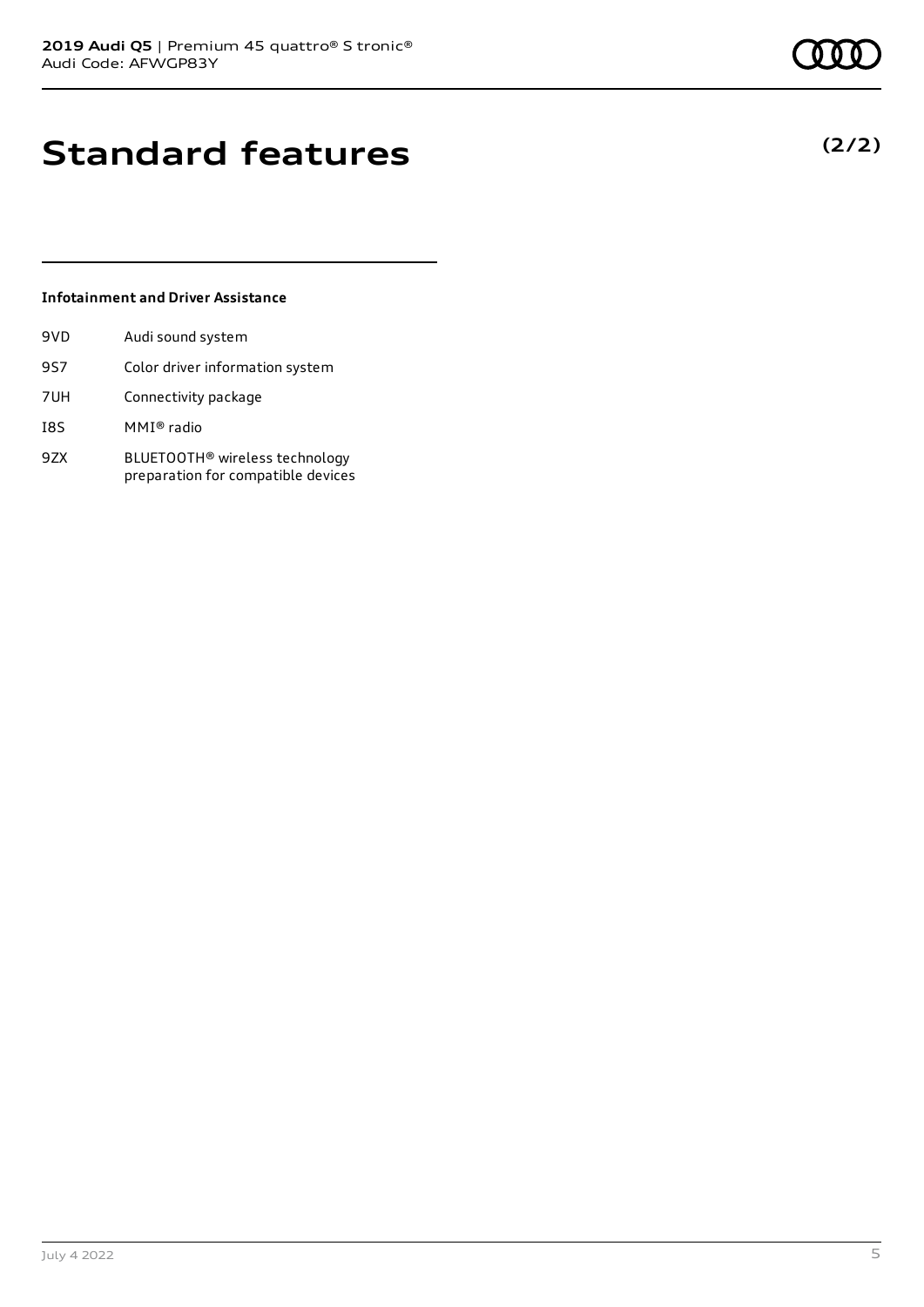# **Dealer remarks**

\*Audi Fletcher Jones does not reserve or hold advertised vehicles, all are subject to prior sale on <sup>a</sup> first come first serve basis. Customer must take delivery of the vehicle and execute all California required documentation at Audi Fletcher Jones. We reserve the right to revise price, equipment, mileage, and certification status as <sup>a</sup> result of changing market conditions, manufacturer/distributor notices including recall notices, or error. As <sup>a</sup> result of the COVID pandemic and related supply chain issues the manufacturer may not have produced this vehicle with all of the standard or optional equipment normally available. Please carefully review the vehicle window sticker as certain equipment may be deleted and <sup>a</sup> credit provided by the manufacturer. All vehicle pricing expires upon close of business the same day.

This Audi includes:

- HIGH GLOSS GRAY OAK WOOD INLAYS
	- Woodgrain Interior Trim
- AUDI BEAM-RINGS
- CONVENIENCE PACKAGE
	- Keyless Start
	- HD Radio
	- Mirror Memory
	- Seat Memory
	- Hands-Free Liftgate
	- Satellite Radio
	- Power Door Locks
	- Keyless Entry
	- Blind Spot Monitor
	- Power Folding Mirrors
	- Cross-Traffic Alert
	- Remote Trunk Release

\*Note - For third party subscriptions or services, please contact the dealer for more information.\*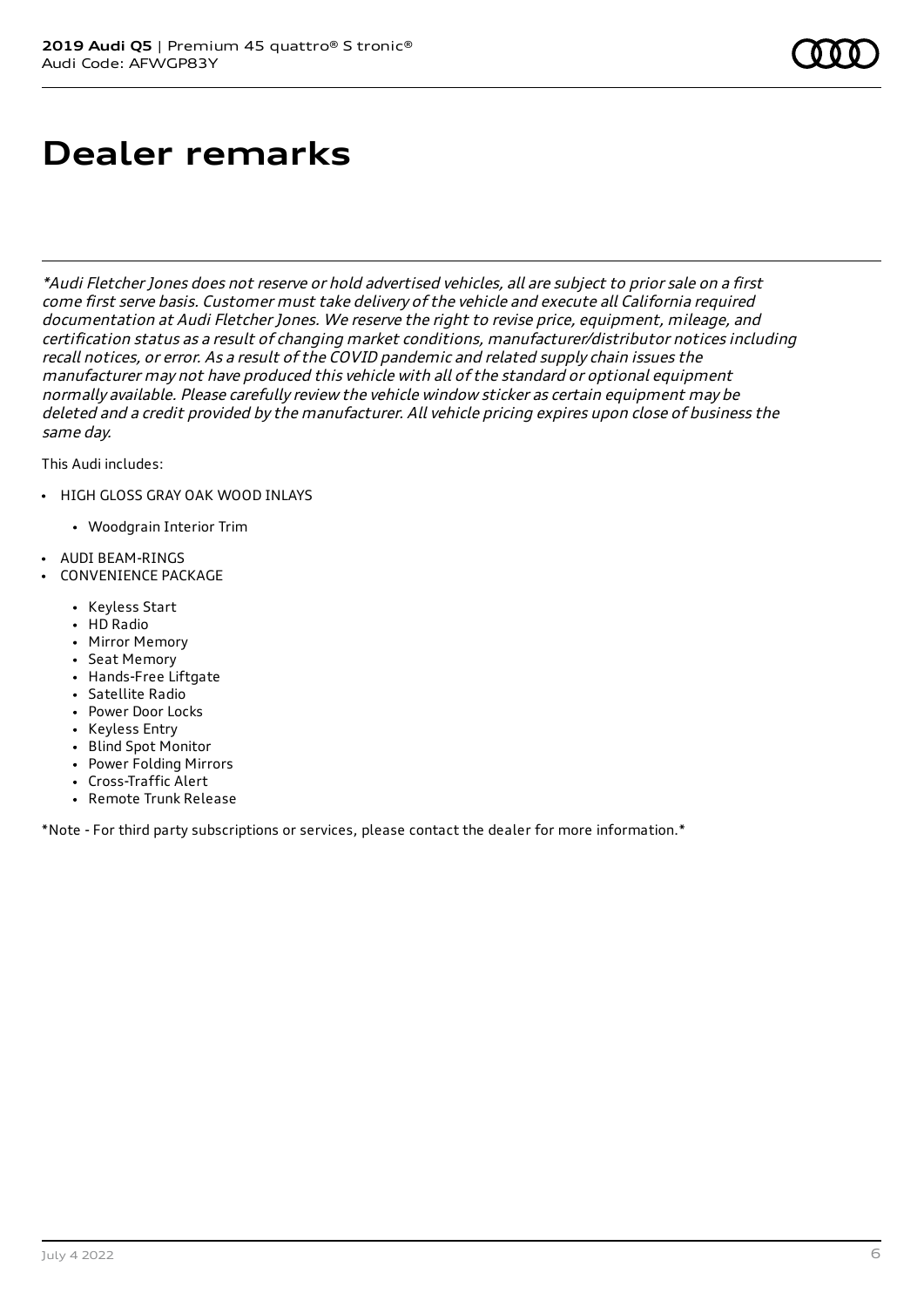# **Technical Specifications**

### **Engineering | Performance**

| Engine type                                 | 2.0-liter four-cylinder                       |
|---------------------------------------------|-----------------------------------------------|
| Power Level                                 | 45                                            |
| Max. output ps/hp                           | 248 @ 5,000 - 6,000 @ rpm                     |
| Towing capacity                             | 4,400-lb maximum towing capacity<br>lb        |
| Torque                                      | 273 @ 1,600 - 4,500 lb-ft@rpm                 |
| Valvetrain                                  | 16-valve DOHC with Audi valvelift<br>system   |
| Acceleration (0 - 60<br>mph)                | 5.9 seconds seconds                           |
| Engine block                                | Cast-iron                                     |
| Induction/fuel injection Turbocharged/TFSI® |                                               |
| Cylinder head                               | Aluminum-alloy                                |
| stroke                                      | Displacement/Bore and 1,984/82.5 x 92.8 cc/mm |
| Top track speed <sup>1</sup>                | 130 mph mph                                   |

### **Electrical system**

| Alternator | 110-150 A   |
|------------|-------------|
| Battery    | 420 A/75 Ah |

### **Transmission | Drivetrain**

| Gear ratios: 6th         | 0.508:1                                                                                                                                                   |
|--------------------------|-----------------------------------------------------------------------------------------------------------------------------------------------------------|
| Gear ratios: Final Drive | 5.302:1                                                                                                                                                   |
| Gear ratios: 7th         | 0.386:1                                                                                                                                                   |
| Gear ratios: 4th         | 1.057:1                                                                                                                                                   |
| Transmission             | Seven-speed S tronic <sup>®</sup> dual-clutch<br>automatic transmission and<br>quattro <sup>®</sup> all-wheel drive with ultra <sup>®</sup><br>technology |
| Gear ratios: 2nd         | 2.190:1                                                                                                                                                   |
| Gear ratios: 3rd         | 1.517:1                                                                                                                                                   |
| Gear ratios: Reverse     | 2.750:1                                                                                                                                                   |
| Gear ratios: 1st         | 3.188:1                                                                                                                                                   |
|                          |                                                                                                                                                           |

### **Steering**

| Steering type                             | Electromechanical power steering<br>system |  |
|-------------------------------------------|--------------------------------------------|--|
| Turning diameter, curb-38.4 ft<br>to-curb |                                            |  |
| Steering ratio                            | 15.8:1                                     |  |
| <b>Suspension</b>                         |                                            |  |
| Front axle                                | Five-link front suspension                 |  |
|                                           |                                            |  |

### Rear axle Five-link rear suspension

### **Brakes**

| Front brakes | 13.3 (ventilated disc) in |
|--------------|---------------------------|
| Rear brakes  | 13.0 (ventilated disc) in |



**(1/2)**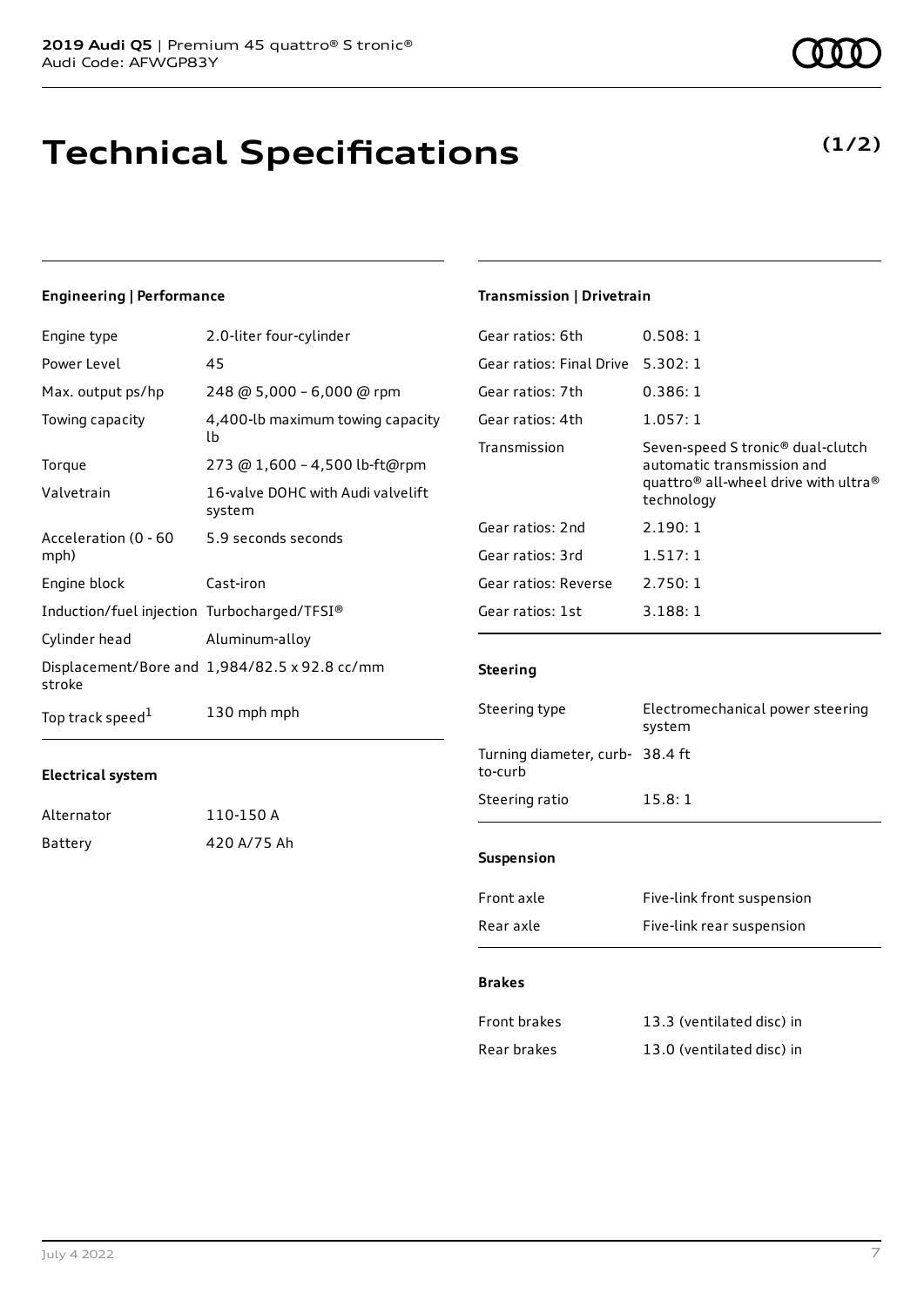# **Technical Specifications**

### **Body**

| Material                      | Multi-material body construction<br>(steel and aluminum composition) |  |  |
|-------------------------------|----------------------------------------------------------------------|--|--|
| <b>Warranty   Maintenance</b> |                                                                      |  |  |

| Warranty    | 4-year/50,000-mile Audi New<br>Vehicle Limited Warranty                                   |
|-------------|-------------------------------------------------------------------------------------------|
| Maintenance | 12-month/10,000-mile (whichever<br>occurs first) NO CHARGE first<br>scheduled maintenance |

### **Exterior Measurements**

| Height                           | 65.3 in  |
|----------------------------------|----------|
| Overall width without<br>mirrors | 74.5 in  |
| Length                           | 183.6 in |
| Wheelbase                        | 111.0 in |
| Drag coefficient                 | 0.32 Cw  |
| Overall width with<br>mirrors    | 84.3 in  |
| Track rear                       | 63.3 in  |
| Track front                      | 63.6 in  |
| Curb weight                      | 4,045 lb |
| Ground clearance,<br>loaded      | 8.2 in   |

### **Interior measurements**

| Seating capacity                          | 5                      |
|-------------------------------------------|------------------------|
| Shoulder room, rear                       | 56.5 in                |
| Head room with front<br>sunroof           | 40.2 in                |
| Leg room, rear                            | 37.8 in                |
| Shoulder room, front                      | 57.7 in                |
| Head room with rear<br>sunroof            | 37.7 in                |
| Head room, rear                           | 39.3 in                |
| Leg room, front                           | 41.0 in                |
| Head room, front                          | 41.7 in                |
| Cargo volume, rear<br>seatbacks up/folded | 25.1/53.1 cu ft, cu ft |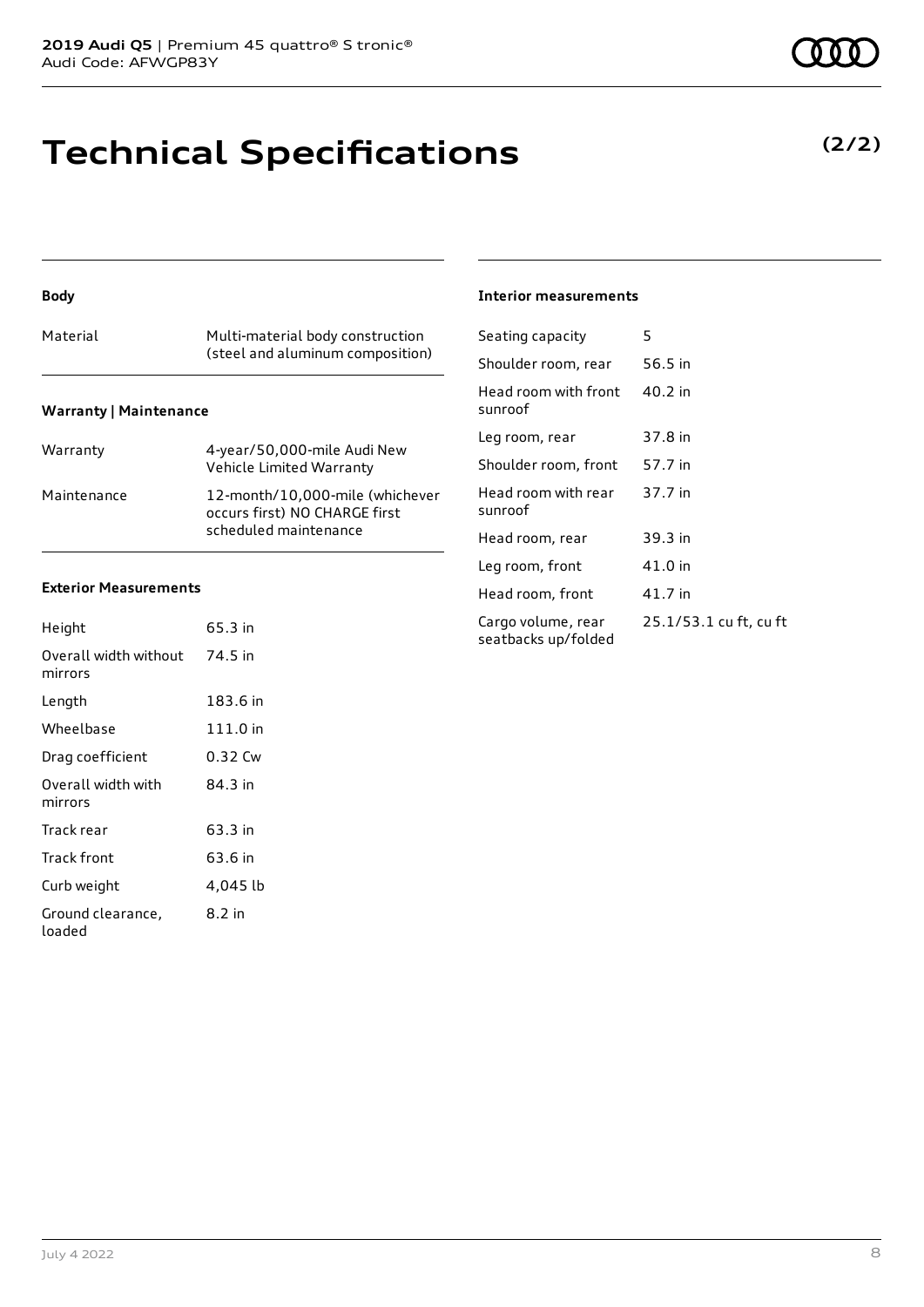### **Consumption- and emission**

**Consumption by NEDC**

combined 24 mpg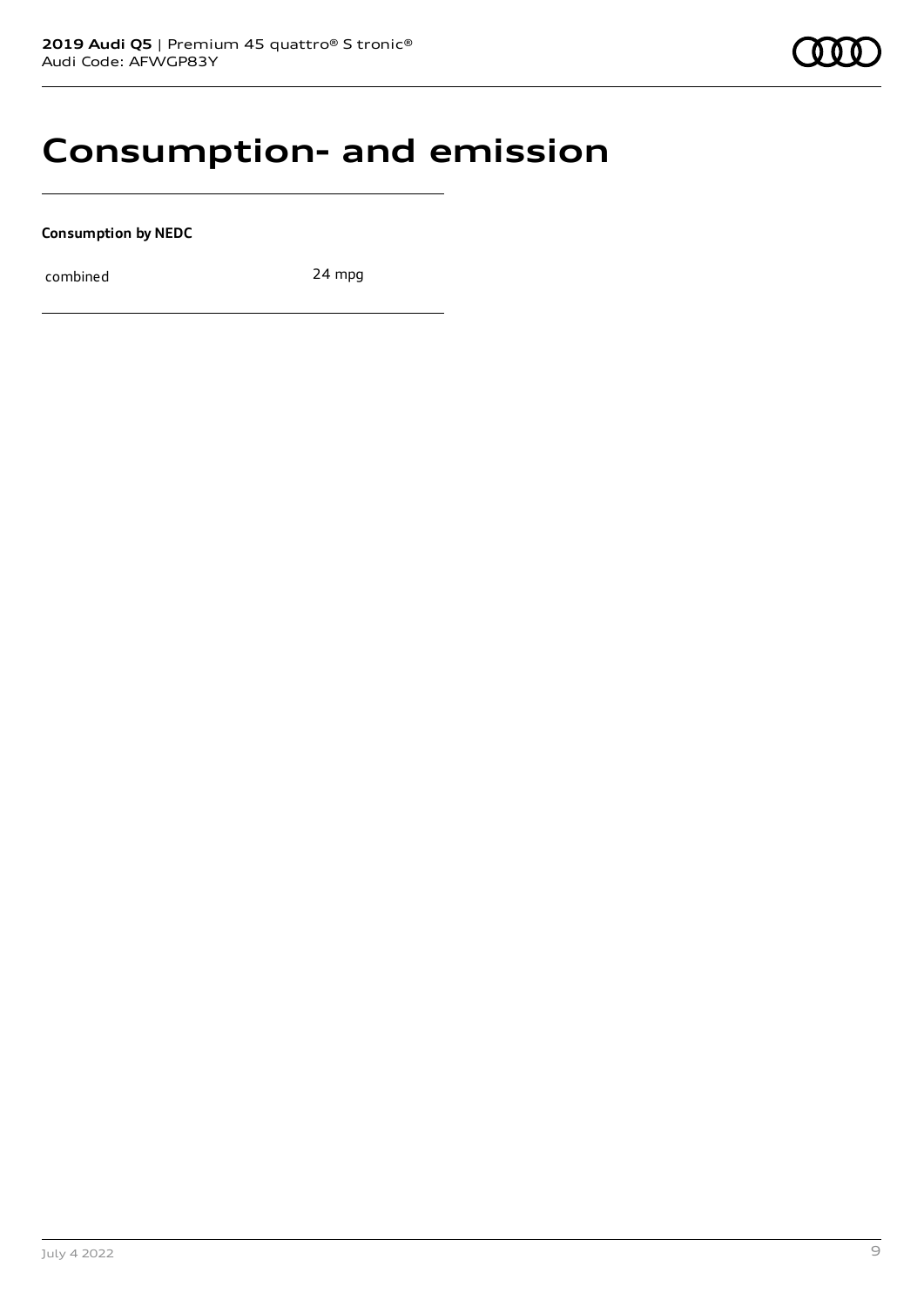

## **Contact**

Dealer **Audi Fletcher Jones**

1275 Bristol St 92626 Costa Mesa **CA** 

Phone: 9497911500 FAX: 9497911599

www: [https://www.audifletcherjones.com](https://www.audifletcherjones.com/)